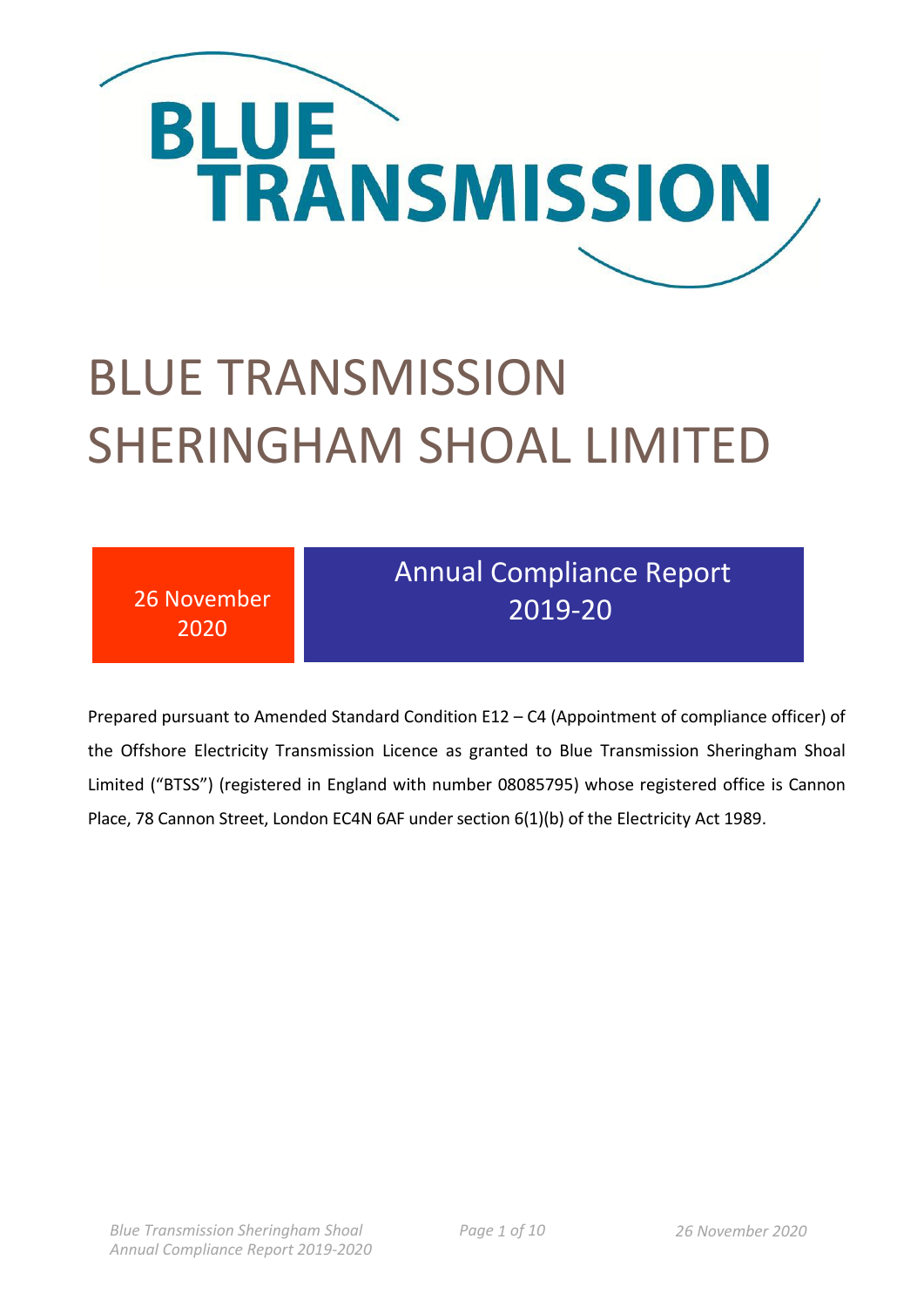#### **1. Introduction**

This report produced pursuant to Amended Standard Condition E12 – C4: Appointment of compliance officer of the Offshore Electricity Transmission Licence ("The Licence") which was issued to Blue Transmission Sheringham Shoal Limited ("Licensee") on 26 June 2013 and came into force on 27 June 2013 addresses:

- 1) Compliance with the relevant duties (as defined below) during the period of this annual report being the period 27 June 2019 through to 26 June 2020 inclusive; and
- 2) Implementation of the practices, procedures and systems adopted in accordance with the "Separation and Independence of the Transmission Business Compliance Statement" or "the Statement" which was published by Blue Transmission Sheringham Shoal Limited on 10 July 2013.

The relevant duties of the Licensee require compliance with the following conditions of Licence granted to Blue Transmission Sheringham Shoal Limited ("BTSS" or "the Company") on 26 June 2013:

- Standard condition E6 (Prohibition of Cross-subsidies);
- Standard condition E7 (Restriction on Activity and Financial Ring Fencing);
- Amended standard condition E12 C1 (Conduct of the Transmission Business);
- Amended standard condition E12 C2 (Separation and Independence of the Transmission Business);
- Amended standard condition E12 C3(Restriction on use of certain information); and
- Amended Standard condition E12 C4 (Appointment of compliance officer).

For the avoidance of doubt this compliance report relates solely to BTSS's compliance with its relevant duties and business separation practices and references to any other compliance report included herein are provided for information purposes only.

# **2. Compliance with the relevant duties**

Under the terms of the Licence, the Licensee is required to publish a compliance statement that details how the Company intends to comply with its obligations under amended standard condition E12 – C2 of the Licence. The Statement was approved by the Board and by the Authority on 17 July 2013. The Statement has been published on the Blue Transmission website and is available via the following link:

[http://www.bluetransmission.com/sitemanager/uploads/files/Blue%20Transmission%20Sheringham%20Sho](http://www.bluetransmission.com/sitemanager/uploads/files/Blue%20Transmission%20Sheringham%20Shoal%20compliance%20statement%20final%20with%20appendicies%20approved%20by%20the%20Authority.pdf) [al%20compliance%20statement%20final%20with%20appendicies%20approved%20by%20the%20Authority.p](http://www.bluetransmission.com/sitemanager/uploads/files/Blue%20Transmission%20Sheringham%20Shoal%20compliance%20statement%20final%20with%20appendicies%20approved%20by%20the%20Authority.pdf) [df](http://www.bluetransmission.com/sitemanager/uploads/files/Blue%20Transmission%20Sheringham%20Shoal%20compliance%20statement%20final%20with%20appendicies%20approved%20by%20the%20Authority.pdf)

For the period 27 June 2019 through to 26 June 2020 inclusive, BTSS and its fellow subsidiary undertakings Blue Transmission Walney 1 Limited ("BTW1"), Blue Transmission Walney 2 Limited ("BTW2") and Blue Transmission London Array Limited ("BTLA") each held an offshore electricity transmission licence to operate offshore electricity transmission systems that are independent of each other. BTSS, BTW1, BTW2, and BTLA are all wholly owned indirect subsidiaries and hence affiliates of Blue Transmission Investments Limited ("BTI").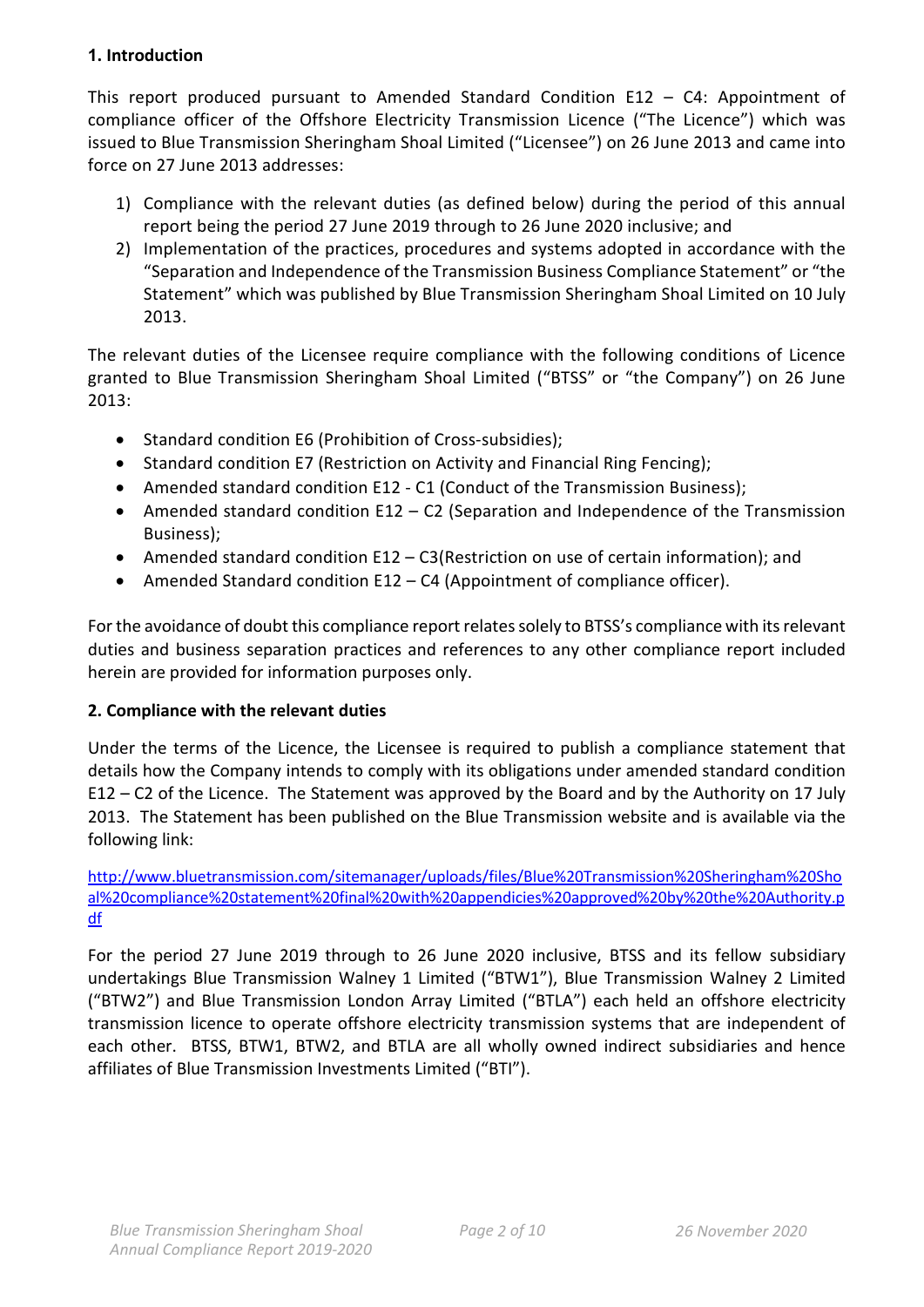The offshore electricity transmission licences granted to BTSS, BTW1 and BTW2 together with the consents issued by The Gas and Electricity Markets Authority ("the Authority") under amended standard condition E12-C2 of the respective offshore electricity transmission licence permit these companies that hold an offshore electricity transmission licence to share certain resources with BTI and its affiliates, which includes BTSS, BTW1, BTW2 and BTLA.

The offshore electricity transmission licence granted to BTLA by the Authority permits this company to share certain resources with BTI and its affiliates, which includes BTSS, BTW1 and BTW2.

Further details of the relationship between BTSS, BTW1, BTW2 and BTLA are contained within the BTLA compliance statement that was approved by the Authority on 5 November 2013 and is available via the following link:

[http://www.bluetransmission.com/sitemanager/uploads/files/Blue%20Transmission%20London%20Array%2](http://www.bluetransmission.com/sitemanager/uploads/files/Blue%20Transmission%20London%20Array%20compliance%20statement%20-board%20and%20Ofgem%20approved%205%20Nov%202013.pdf) [0compliance%20statement%20-board%20and%20Ofgem%20approved%205%20Nov%202013.pdf](http://www.bluetransmission.com/sitemanager/uploads/files/Blue%20Transmission%20London%20Array%20compliance%20statement%20-board%20and%20Ofgem%20approved%205%20Nov%202013.pdf)

BTSS has taken appropriate steps to ensure business separation was effective during the period of this annual report and the relevant issues understood by the directors within the BTI group of companies together with the employees, directors and consultants of Frontier Power Limited (provider of management services to the Company).

For the period of this report the Licensee has been in compliance with its relevant duties.

An annual compliance plan was produced by the compliance officer for the purpose of ensuring compliance with the relevant duties of the Licensee. The annual compliance plan detailed the actions to be undertaken by the compliance officer in relation to the relevant duties of the Licensee and included a consideration of: the advice and information to be provided by the compliance officer; information sharing processes; the Licensee's Licence monitoring processes; the agendas, papers and minutes of the Licensee's Board and committee meetings, reporting; and complaint handling. Further details of the monitoring, responsibilities and reporting obligations in so far as they relate to the relevant duties of the Licensee and how the Board, Compliance Committee and compliance officer discharge those duties can be seen from section 7 and 10 of the Licensee's Statement – a link to this statement is provided above.

#### **Compliance Committee**

The Compliance Committee is a permanent internal body having an informative and consultative role, without executive functions, with powers of information, assessment and presentation to the Board. The Compliance Committee is a committee of the Board and reports to the Board in relation to matters of compliance with the Licence and has been formed to assist the Board in the effective discharge of its responsibilities as to compliance with the obligations placed on the Company as a result of being granted the Licence.

Mr Robert Tivey is the Company's compliance officer. Mr Tivey is not engaged in the management or operation of the licensed transmission business system, or the activities of any associated business.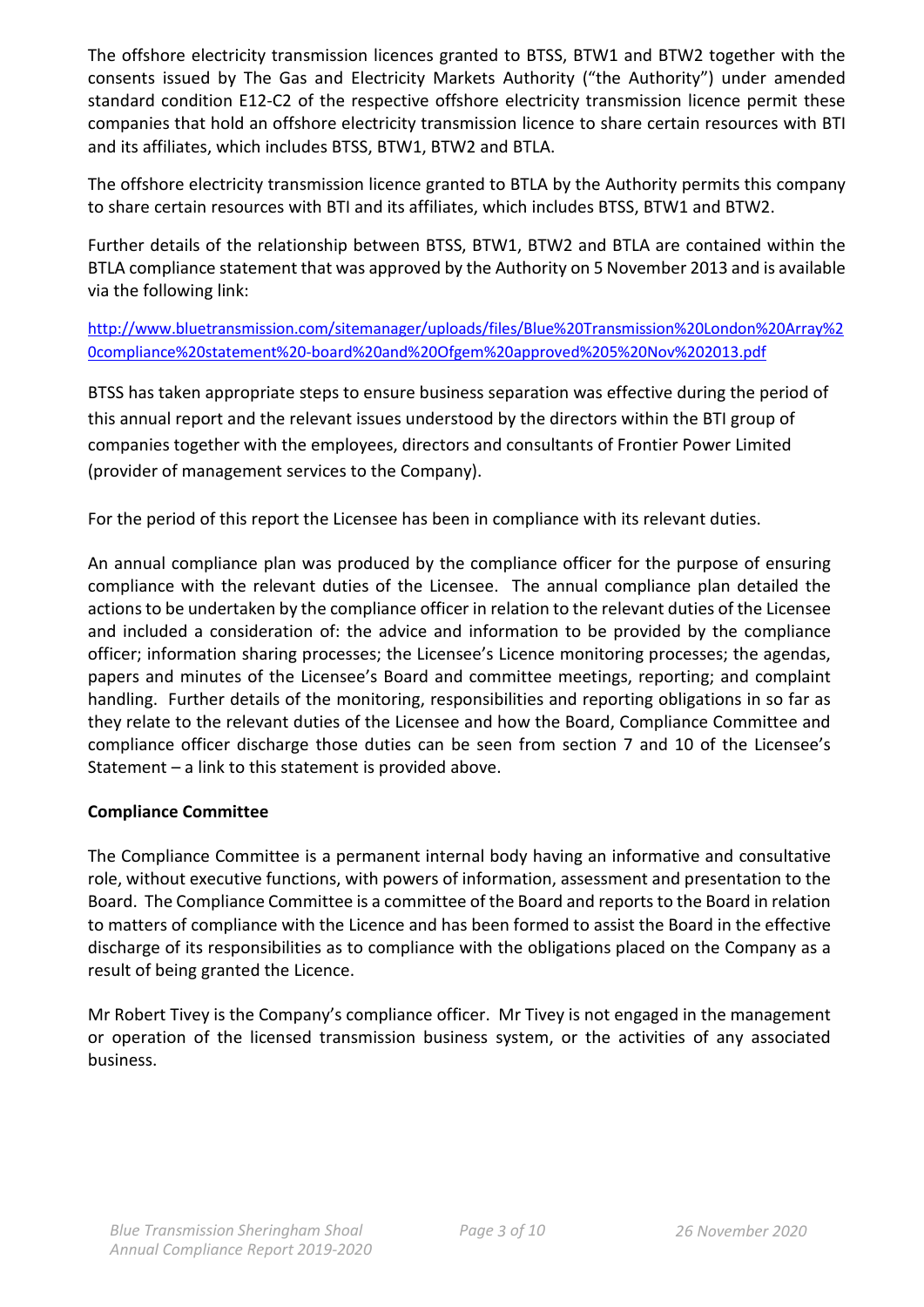Members of the Compliance Committee during the period of this report, and through to the date of this report were as follows:

| <b>Name</b>                |
|----------------------------|
| <b>Matthew Edwards</b>     |
| <b>Graham Farley</b>       |
| Matthew Pitts <sup>1</sup> |
| <b>Gary Thornton</b>       |

No issues in relation to the relevant duties of the Licensee have arisen during the period and no complaints have been received by the compliance officer.

The Company does not have an internal audit department and therefore no routine audits of compliance with the relevant duties have been undertaken; however, the Compliance Committee, the Board and the compliance officer have considered the various compliance reports and other evidence in respect of the relevant duties of the Licensee and have concluded that no such audit is necessary as no issues have arisen.

Detailed references to the work of the compliance officer are given in section 2 (f) below.

#### **a) Amended Standard Condition E12-C1 (Conduct of the Transmission Business)**

The Licensee has complied at all times during the period of this report with the requirements of amended standard condition E12 – C1.

The Licensee has conducted the business of its Transmission Business consistent with the Statement in general and in particular the code of conduct ("the code") included at appendix 1 to the Statement. A link to the Statement is given above. All employees of the Company (although in fact the Company had no employees during the period of this report), the Company's directors together with all employees, directors and consultants of any of the Company's affiliates including its ultimate parent undertaking (BTI) and Frontier Power Limited that are engaged in providing management services to the Licensee are obliged to abide by the code and the Company and compliance officer has monitored compliance with the code.

In respect of the Licensee's conduct of its transmission business, through the application of the procedures and processes referenced in its Statement (see link to approved Statement above): the Compliance Committee; the Board; and the compliance officer all concur that no unfair commercial advantage has been conferred on or by the Licensee, it affiliates or related undertakings, any user of the national electricity transmission system or any other transmission licensee.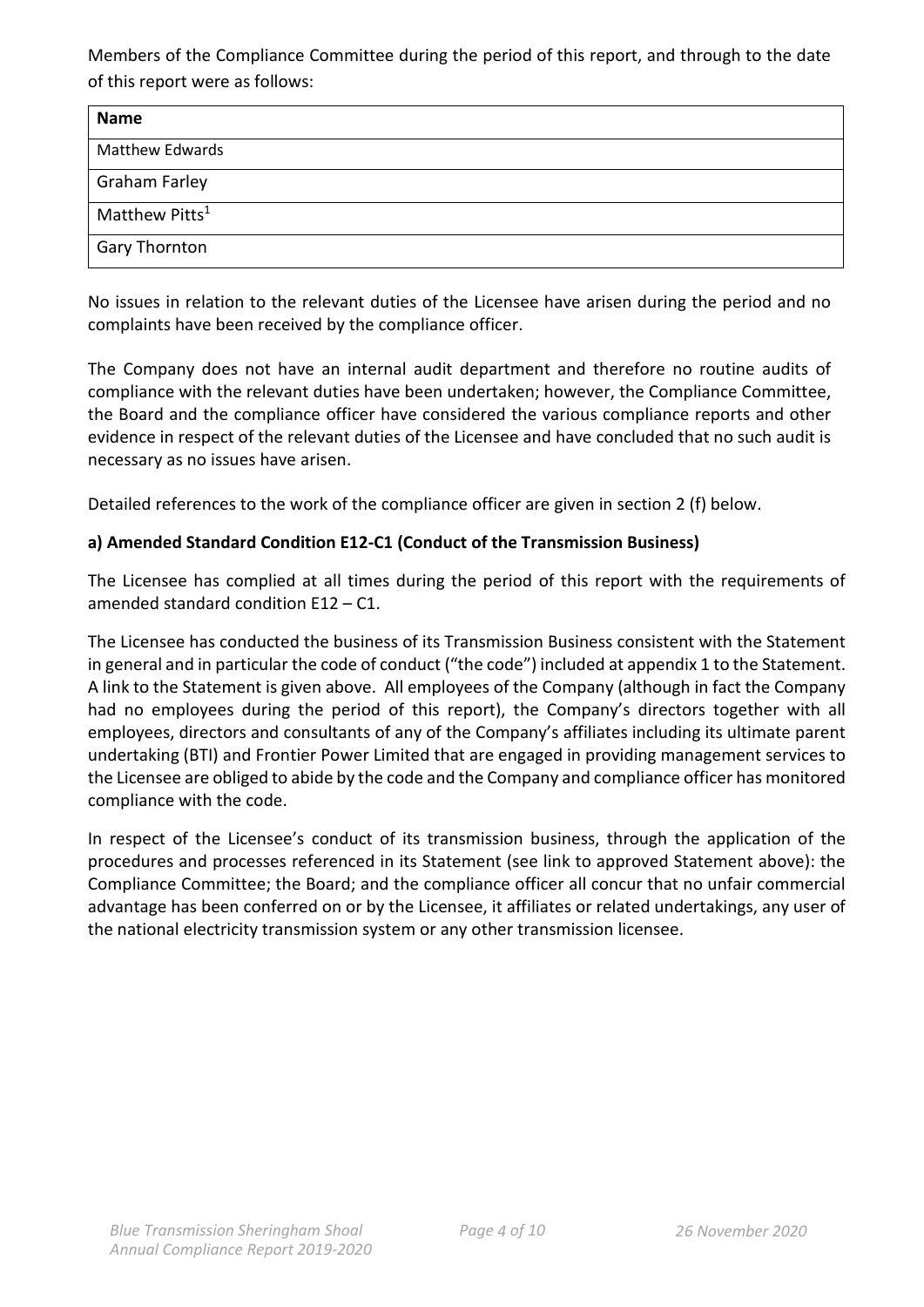In particular the Compliance Committee; the Board and compliance officer have all noted or concluded, as appropriate, during the period of this report the following:

- 1) That all employees and consultants of Frontier Power Limited (its affiliates and related undertakings to the extent those employees and consultants provide management services directly or indirectly to BTSS) had confirmed their acceptance of the code that informs those individuals of their obligations under the Licence (as amended by any consents granted by the Authority);
- 2) That in respect of the individuals referenced in 1) above that they had confirmed adherence to the code;
- 3) That the compliance officer had interviewed some of the individuals referenced in 1) above to ensure that they understand the importance of the code and for them to confirm adherence and he has satisfied himself that they have done so;
- 4) That the operating model as described in the section 4 of the Statement has resulted in the Licensee primarily contracting with independent third parties with limited contractual arrangements being entered into with any affiliate, related undertakings and/or related parties of the Licensee. Consequently, the risk of the Licensee (including its affiliates and related undertakings), any user of the national electricity system or any other transmission licensee obtaining an unfair commercial advantage is considered very unlikely;
- 5) The Licensee has a procurement policy in place that requires certain authorisations to be obtained at different levels of procurement that is designed to prevent unauthorised, noncompliant behaviour.

Consequently, the Board have concluded that the Licensee has been in compliance at all times with paragraph 1 of amended standard condition E12 - C1 (Conduct of the Transmission Business) over the period of this report.

The Compliance Committee, the Board and compliance officer also note that no associated business of the Licensee is authorised to generate and/or supply electricity and that to the extent that the licensee has secured and procured separate premises, equipment, systems for recording and storing data, facilities, staff, and property that these are held separately from those owned by the transmission licensee that, being a holder of a co-ordination licence, is responsible for co-ordinating and directing the flow of electricity onto or over the national electricity transmission system. Consequently the Board has concluded that the Licensee has been in compliance with paragraph 2 of amended standard condition E12 - C1 (Conduct of the Transmission Business) over the period of this report.

# **b) Amended Standard Condition E12 – C2 (Separation and Independence of the Transmission Business)**

The Licensee has complied at all times during the period of this report with the requirements of amended standard condition E12 – C2.

The Licensee has conducted the business of its Transmission Business consistent with the Statement in general and in particular paragraph 6 and the sub-clauses thereto of the Statement.

A description of the corporate governance arrangements that applied during the period of this report that are consistent with the arrangements described in the Statement can be seen in the Company's regulatory accounts on pages 26 to 30 inclusive and can be seen here:

# [https://www.bluetransmission.com/sitemanager/uploads/files/BTSS\\_Reg\\_accts\\_18-19\\_](https://www.bluetransmission.com/sitemanager/uploads/files/BTSS_Reg_accts_18-19_-_signed.pdf) signed.pdf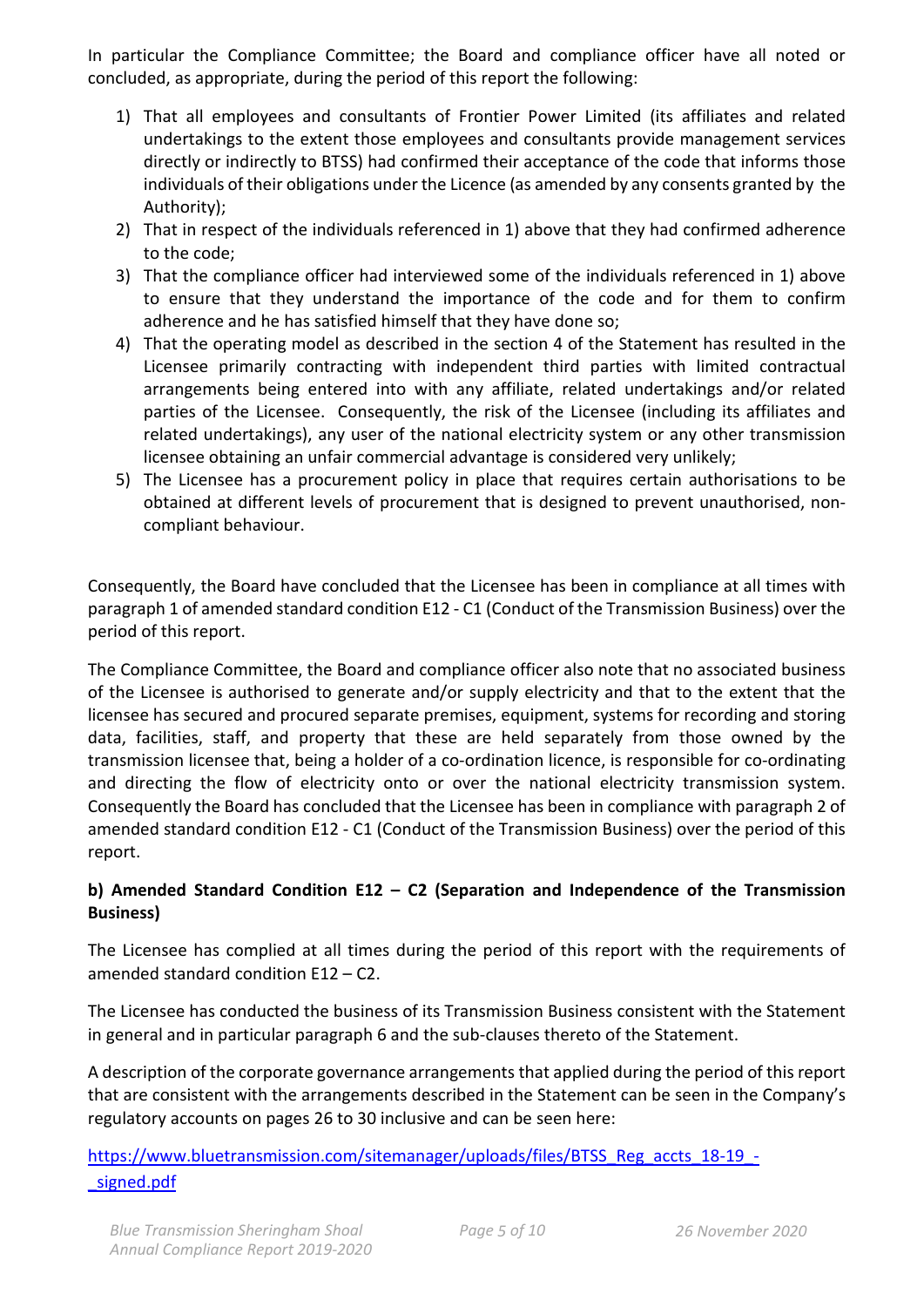The Compliance Committee, the Board and the compliance officer note the following:

- The publication of the Statement was compliant with the requirements of paragraph 2, 3 and 4 of amended standard condition E12 – C2;
- That the Licensee requested and received consent from the Authority and was at all times compliant with that consent in regard to:
	- $\circ$  the sharing of certain resources between affiliates of the Licensee for the purpose of managing the transmission business; and
	- o enabling any person who ceases to be engaged in the management or operation of the transmission business to be engaged in, or in respect of, the activities of the affiliates of the Licensee without limitation as to the expiry of an appropriate time from the date on which he ceased to be engaged by the transmission business that would otherwise be required under amended standard condition E12-C2 paragraph 4 (ii).
- That BTW2 and BTSS requested and received a similar consent from the Authority as that described above that included reference to the sharing of certain resources with that of the Licensee and its affiliates;
- That the transmission licence issued to BTLA does not prohibit the sharing of resources with BTW1, BTW2 and BTSS. Furthermore, the transmission licence issued to BTLA would allow for the engagement of a person, who had ceased to be engaged in, or in respect of, the management or operation of the BTLA transmission business, by any of the current associated businesses of BTLA.

Copies of the relevant consents referenced above can be seen here:

[https://www.ofgem.gov.uk/publications-and-updates/blue-transmission-walney-1-limited-%E2%80%93](https://www.ofgem.gov.uk/publications-and-updates/blue-transmission-walney-1-limited-%E2%80%93-consent-under-amended-standard-condition-e12-c2) [consent-under-amended-standard-condition-e12-c2](https://www.ofgem.gov.uk/publications-and-updates/blue-transmission-walney-1-limited-%E2%80%93-consent-under-amended-standard-condition-e12-c2)

[https://www.ofgem.gov.uk/publications-and-updates/blue-transmission-walney-2-limited-%E2%80%93](https://www.ofgem.gov.uk/publications-and-updates/blue-transmission-walney-2-limited-%E2%80%93-consent-under-amended-standard-condition-e12-c2) [consent-under-amended-standard-condition-e12-c2](https://www.ofgem.gov.uk/publications-and-updates/blue-transmission-walney-2-limited-%E2%80%93-consent-under-amended-standard-condition-e12-c2)

<https://www.ofgem.gov.uk/publications-and-updates/amended-standard-condition-e12-c2-consent>

# **c) Amended Standard Condition E12-C3 (Restriction on use of certain information)**

The Licensee has complied at all times during the period of this report with the requirements of amended standard condition E12 – C3.

All employees of the Company (although as previously noted there were no such employees during the period of this report) together with all employees, directors and consultants of Frontier Power Limited engaged in the supply of management services to the Company (either directly or indirectly) are obliged to abide by the code which makes specific reference to the restrictions on the use of certain information (paragraph 5 refers) and the Licensee has monitored compliance with the code by way of enquiry of management; the activities of the compliance officer; and discussions held within the Compliance Committee and/or the Board.

Management has put in place controls and procedures to restrict access to information to authorised personnel only. These include controlling physical access to buildings and rooms within buildings and logical access / password protection in relation to data stored on computer systems and related data storage systems. In addition, management assesses the risk of the deliberate disclosure of information to unauthorised personnel as being highly unlikely as the commercial value of such information is considered very low. The compliance officer, Compliance Committee and the Board concur with this assessment.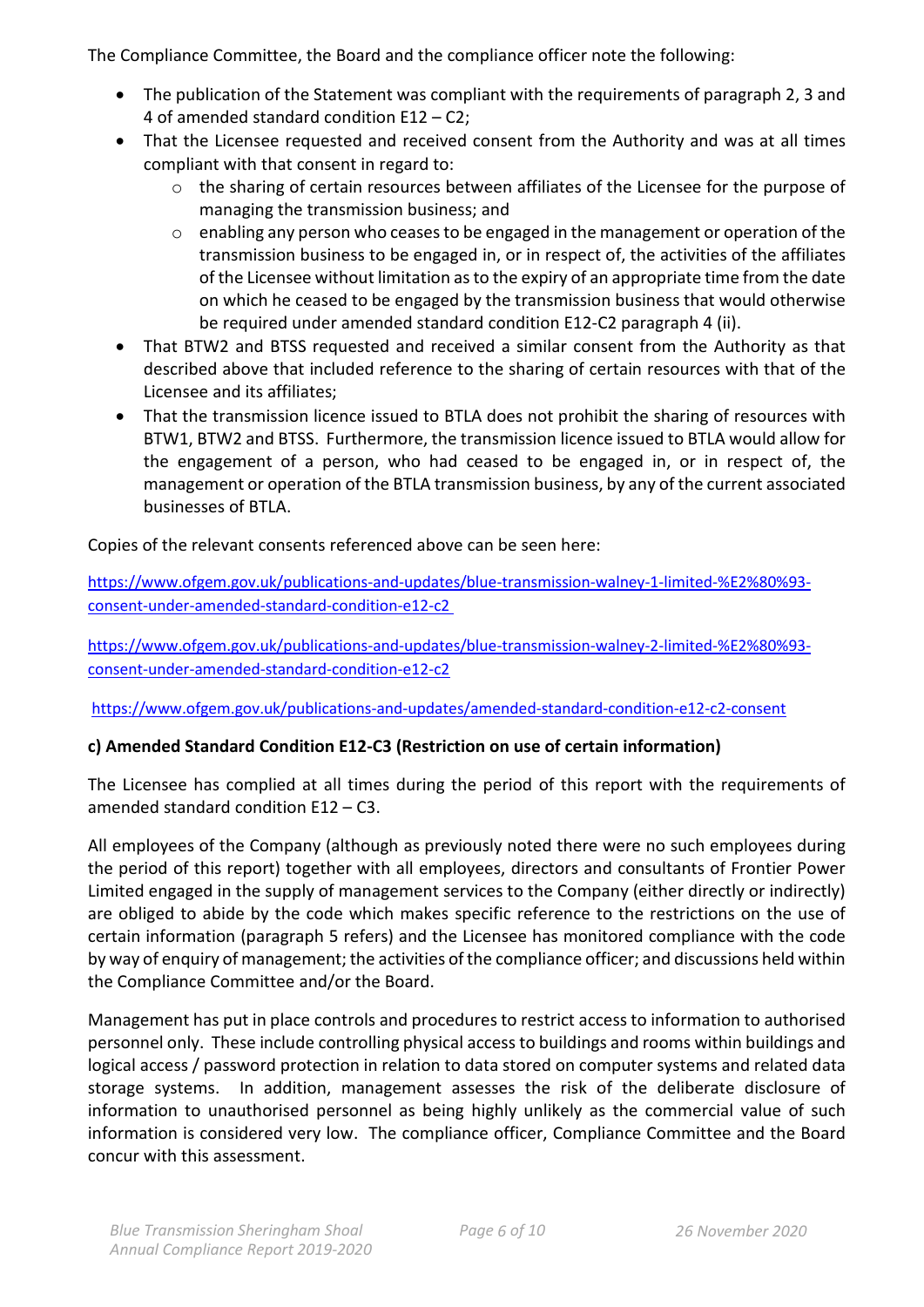All employees (if the Company engaged staff) and Frontier Power employees and consultants, to the extent that they are engaged in supplying management services to BTSS directly or indirectly are required to confirm adherence to the code. In addition, the compliance officer has interviewed certain Frontier Power employees and consultants to ensure that they understand the importance of the code and for them to confirm adherence and has satisfied himself that they have done so.

#### **d) Standard Condition E6 – Prohibition of cross-subsidies**

The Licensee has complied at all times during the period of this report with the requirements of standard condition E6.

The Licensee has complied with the requirement not to give or receive a cross subsidy at any time during the period covered by this report to or from any other business or an affiliate or related undertaking of the Licensee.

As noted at paragraph 8.1.6 of the Statement the nature of the operating model inherently minimises the risk of cross subsidisation as there is a separation of the ultimate ownership of the Licensee from those entities contracted to operate the transmission system – these entities being independent of the ultimate owners (the investors in BTI).

The Compliance Committee, the Board and the compliance officer note that there have been no transactions with affiliates or related parties of the Licensee during the period of this report that were not permitted by the offshore electricity transmission licence.

#### **e) Standard Condition E7 – Restriction on Activity and Ring Fencing**

The Licensee has complied at all times during the period of this report with the requirements of standard condition E7.

The Licensee has conducted the business of its Transmission Business consistent with the Statement in general and in particular paragraph 9 of the Statement.

During the period of this report, the Compliance Committee, the Board and compliance officer have considered the activities undertaken by the Licensee to ensure that they fall within the remit of those activities permitted under the Licence. This consideration has included, amongst other matters, a review of: the budget; forecasts; quarterly management reports; reports prepared by Frontier Power (provider of management services to the Licensee); and any reports prepared by the compliance officer after carrying out his activities. The Compliance Committee, the Board and the compliance officer have reviewed the nature of the activities undertaken by the Licensee or contemplated by the Licensee and are satisfied that all the activities undertaken during the period of this report or contemplated during the period of this report and included within the budget or forecast are all permitted activities under the terms of the licence.

The Compliance Committee, the Board and compliance officer having considered the evidence available to them in the form of the reports etc. referenced above note that during the period of this report, the Licensee, which does not have any "relevant associates" (as defined under its offshore electricity licence), has not carried out any activities other than those activities that directly relate to the operation of an offshore transmission business.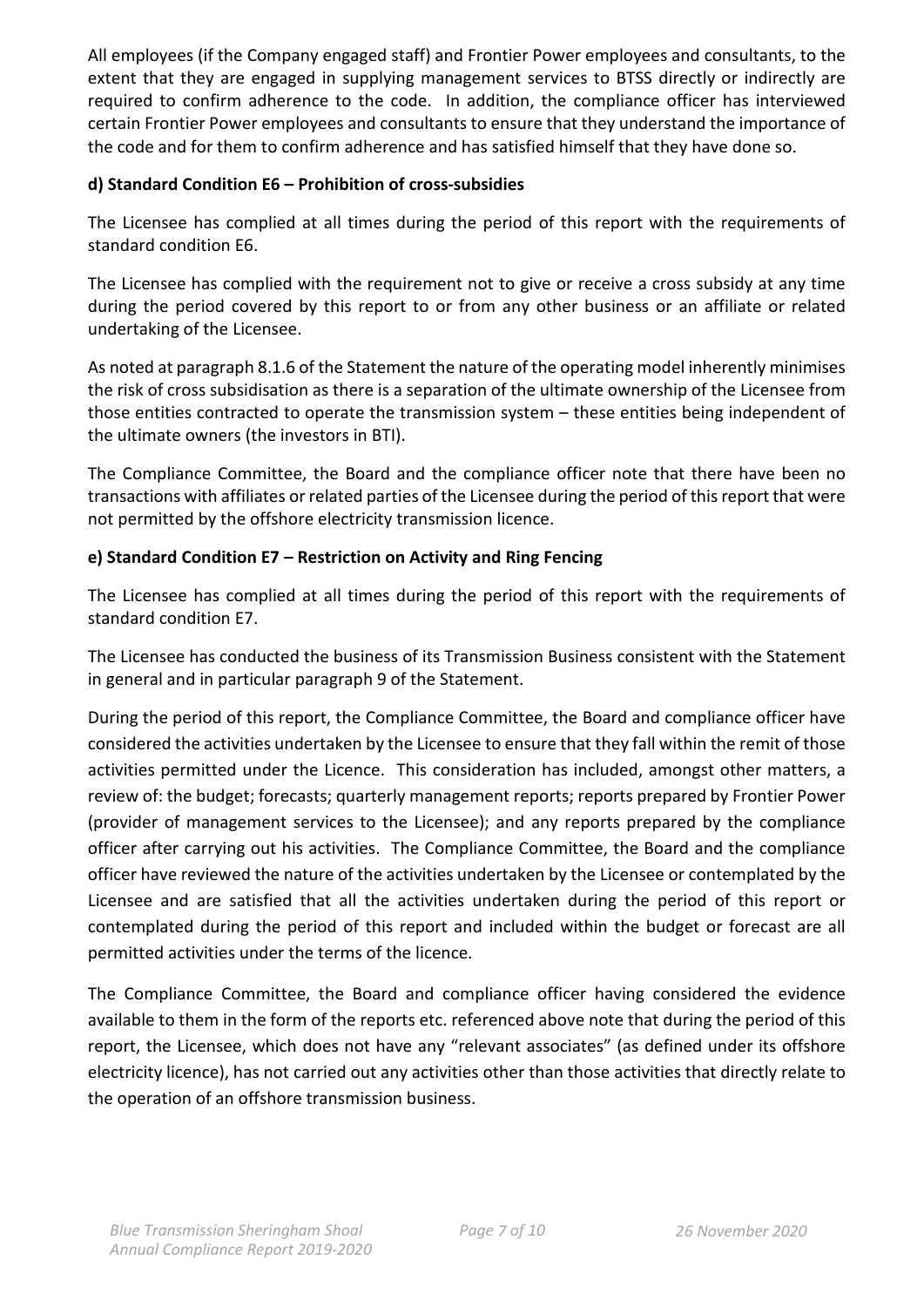#### **f) Amended Standard Condition E12-C4 - Appointment of Compliance Officer**

Mr Robert Tivey is BTSS's appointed compliance officer. Mr Tivey has worked for over thirty years in the UK electricity supply industry holding senior management positions in the CEGB, National Power and National Grid. Mr Tivey's experience includes, *inter alia*, responsibility for managing a number of quasi-judicial processes such as planning inquiries and regulatory compliance in both the public and private sectors.

As compliance officer Mr Tivey prepared an annual compliance plan for BTSS which was presented to BTSS's Compliance Committee and Board on 27 November 2019.

By way of enquiry during the period of this report of both the management of the Licensee and the compliance officer together with a review of reports provided by the compliance officer and management and having observed the activities of the compliance officer, the Compliance Committee and Board satisfied themselves that consistent with the requirements of amended standard condition E12 – C4 (3) that the compliance officer was not engaged in the management or operation of the of the Licensee's transmission system or that of any associated business. The Board and Compliance Committee noted that the compliance officer, Mr Robert Tivey, had been appointed as compliance officer to Blue Transmission Walney 1 Limited, Blue Transmission Walney 2 Limited, Blue Transmission London Array Limited and WoDS Transmission plc but further noted that the position of compliance officer to these companies was not a position of management in those companies. In addition, the Board and Compliance Committee noted, and the compliance officer confirmed that the compliance officer had not been engaged in the management or operation of the Licensee's transmission system or that of any associated business during the period of this report.

The Board noted that a Compliance Committee (being a committee of the board of directors of the Licensee) had been established in accordance with amended standard condition E12 – C4 (4) for the purpose of overseeing and ensuring the performance of the duties and tasks of the compliance officer as set out in paragraph 7 of amended standard condition E12-C4 and the compliance of the Licensee with its relevant duties.

The Board further noted that the Compliance Committee, consistent with the requirements of paragraph 4 of amended standard condition E12-C4, had:

- 1) reported to the Board; and
- 2) included within their membership: a Director who took responsibility for day-to-day compliance with the activities of the Licence; and such persons from within the Licensee's business who are responsible for the management of regulatory issues relating to the Licence.

The Board and the Compliance Committee by way of regular enquiry of the compliance officer and management confirmed that they were satisfied that during the period of this report, that the compliance officer had been provided with such staff, premises, equipment, facilities and other resources as necessary together with such access to the Licensee's premises, systems, information and documentation as necessary for the compliance officer to carry out his duties. The Board and Compliance Committee noted, and the compliance officer concurred that in accordance with amended standard condition E12 – C4 (5) that the compliance officer had been provided with all the staff, premises, equipment, facilities and other resources together with access to premises, systems, information and documentation as required to carry out the duties of the compliance officer.

The Board noted that the Licensee had received no complaint or representation from any person in respect of a matter arising under or by virtue of the relevant duties.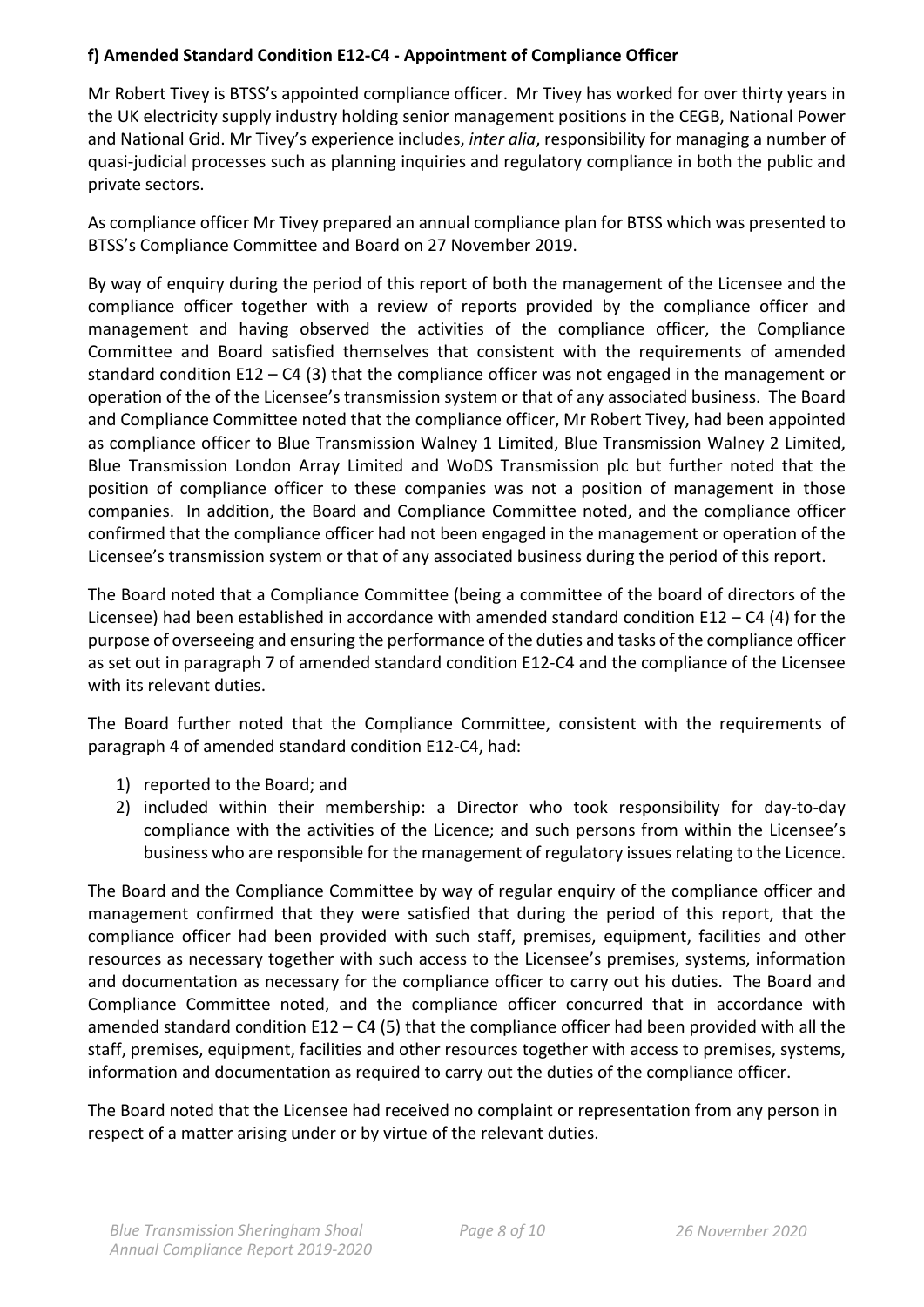The compliance officer's activities during the year included:

- Preparation and presentation of an annual compliance plan to the Compliance Committee;
- Reviewing all Board and Management papers and minutes to ensure compliance with the relevant duties of the Licensee;
- Discussion with certain Frontier Power directors, employees and consultants to ensure that the principles and practices of the relevant duties in general were understood and that the principles and practices relating to business separation in particular were adhered to;
- Reviewing policy and process documents together with employment contracts and the code to confirm that compliance with the relevant duties of the Licensee was properly represented and adhered to;
- Reviewing the register of obligations to ensure compliance with the relevant duties of the Licensee;
- Specific discussion with management on Blue Transmission's the methodology in relation to cost attribution and cost allocations within the Blue Transmission group to ensure there is no cross subsidisation;
- Presenting Reports to the BTSS Compliance Committee in line with the annual compliance plan and discussing any potentially regulatory compliance issues with the Committee;
- Reporting annually to the Board on compliance with the relevant duties of the Licensee.

The compliance officer was not asked to investigate any complaints during the period of this report and did not identify any breaches of the Licensee's relevant duties which required the attention of the Compliance Committee or the Board.

#### **Certificate of Compliance**

The certificate of Compliance as required under Amended Standard Condition E12-C4 (9) (d) is attached as Annex 1.

#### **3. Who to contact for more information**

Mr R Tivey

Compliance officer Blue Transmission Sheringham Shoal Limited The American Barns Lighthorne Warwickshire CV35 0AE